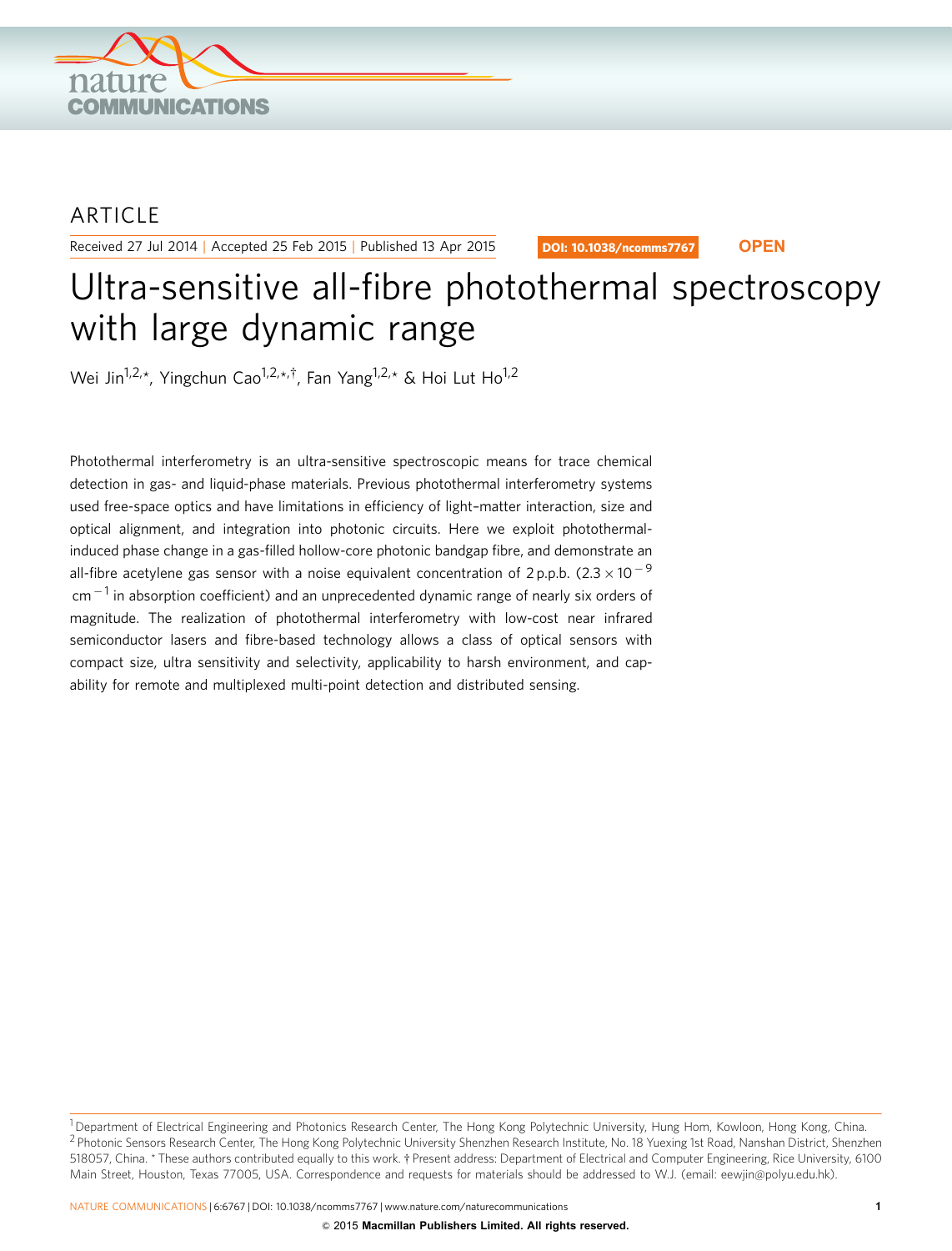etection of trace chemicals sensitively and selectively is<br>process monitoring as well as national security applica-<br>tions. Laser absorption spectroscopy (LAS) which relies on the important for environmental, safety and industrial tions. Laser absorption spectroscopy (LAS), which relies on the 'finger-print' absorption lines of molecules for identifying and detecting trace chemicals, is a powerful technique that offers high selectivity and sensitivity<sup>[1–4](#page-6-0)</sup>. The employment of optical fibrebased technologies greatly expands the capability of LAS for remote interrogation, space limited and harsh environmental applications, multiplexed multi-point detection, and sensor networking<sup>3–6</sup>. However, fibre-based LAS sensors have limitations in performances. Conventional silica optical fibres have a low-loss transmission window from  $\sim$  0.5 to  $\sim$  1.8 µm and only allow access to the relatively weak overtone absorption lines of molecules, which significantly compromises the detection sensitivity. Taking gas detection as an example, fibre-pigtailed open-path and evanescent wave gas cells have demonstrated noise equivalent concentration (NEC) of 10-100 p.p.m.<sup>3-6</sup>, with a linear dynamic range of two to three orders of magnitud[e7.](#page-6-0) Hollow-core photonic bandgap fibre (HC-PBF) gas cells enable stronger light– gas interaction over a longer distance and have demonstrated a NEC of  $\sim$  10 p.p.m. methane with 5.1-m-long HC-PBF cells<sup>8</sup>, corresponding to a noise equivalent absorption coefficient (NEA) of  $1.6 \times 10^{-6}$  cm<sup>-1</sup>. Further significant increase in detection sensitivity is challenging since it requires an impractically long length of HC-PBF, which also compromises the response time of the sensor significantly.

Instead of direct measurement of spectral attenuation, here we exploit photothermal (PT) effect in a HC-PBF and demonstrate ultra-sensitive gas detection by probing the gas-absorptioninduced phase change via fibre-optic interferometry. Optical absorption of molecules results in localized heating, which modifies the temperature, pressure and density, and modulates the refractive index (RI) of the material<sup>[9](#page-6-0)</sup>. The RI modulation can be probed by a range of techniques such as PT  $lens^{10}$ , deflection<sup>11</sup>, diffraction<sup>12</sup> and interferometry<sup>13,14</sup>. lens<sup>10</sup>, deflection<sup>11'</sup>, diffraction<sup>12</sup> PT interferometry measures the change of optical phase accumulated over a propagation distance and has been demonstrated for detecting weak absorbance in gas- and liquidphase materials with very high sensitivity<sup>13-17</sup>. However, all the PT interferometry systems reported previously use free-space optics with an absorption distance up to several tens of centimetres, limited by beam divergence, optical loss and size of set-up. To access the stronger absorption lines, high-power gas lasers operating at the mid-infrared (MIR) were typically employed and they are complex, bulky and incompatible with fibre-optic systems.

In this article, we report an all-fibre PT interferometry system that uses a HC-PBF operating at the near infrared (NIR) wavelengths and demonstrate remarkably sensitive trace-gas detection with an unprecedented dynamic range. The HC-PBF confines the fluidic sample and propagating light modes simultaneously within the hollow-core, and the overlaps between the sample and the light fields approach 100% ([refs 18–20](#page-6-0)). Light focused in a HC-PBF is much tighter and the interaction length is much longer, and the overall efficiency of light–sample interaction could be made significantly higher than a free-space PT system. This enables extremely high performance trace chemical detection systems operating at the NIR wavelengths, which are fully compatible with the telecom optical fibre technologies.

#### Results

Theory of PT spectroscopy in HC-PBF. The basics of PT spectroscopy in a HC-PBF may be explained with the aid of Fig. 1. When a wavelength/intensity modulated pump light beam



Figure 1 | PT-induced phase modulation in a HC-PBF. (a) Modulated pump beam ( $\lambda_{\text{pump}}$ ) and constant probe beam ( $\lambda_{\text{probe}}$ ) are counterpropagating in a fluid-filled HC-PBF. The pump and probe may also be arranged to co-propagate within the HC-PBF. (b) Processes involved in producing phase modulation in a HC-PBF.

is coupled into a fluid-filled HC-PBF, it interacts with the spectrally absorbing fluid; the fluid molecules are excited to higher energy states and then return to their initial state via molecular collision. This process is accompanied by periodic heat production, which modulates the local temperature, density and pressure, and hence the RI of the fluid. The temperature and pressure modulation also perturb the transverse and longitudinal dimensions of the HC-PBF $^{21,22}$ . When a probe light beam is propagating along the same HC-PBF, the accumulated phase of the fundamental optical mode of the probe will be modulated.

Taking trace-gas detection as an example, for a pump beam propagating in a HC-PBF filled with a weakly absorbing gas, the intensity profile  $I(r, z)$  of the fundamental mode may be approximated by a Gaussian distribution<sup>[23](#page-7-0)</sup>

$$
I(r,z) \approx I_0(z)e^{-2r^2/w^2} = \frac{2P_{\text{pump}}(z)}{\pi w^2}e^{-2r^2/w^2}, \qquad (1)
$$

where  $I_0(z)$  is the pump light intensity at the centre of the fibre core, which decreases with propagation distance z due to gas absorption and intrinsic fibre attenuation.  $P_{\text{pump}}$  is the pump power and 2w the mode field diameter (MFD), which has a value similar to the diameter of the hollow core. Assuming the heat yield is  $Y_H$ , the local heat production rate due to weak optical absorption may be expressed as<sup>[9](#page-6-0)</sup>

$$
H(r,z) = Y_H A \bar{\chi} (\lambda_{\text{pump}}) I(r,z), \qquad (2)
$$

where  $\bar{\chi}(\lambda)$  is the peak normalized absorption line-shape function.  $A = \alpha C$  is the peak absorption coefficient, C the relative gas concentration and  $\alpha$  the peak absorption coefficient for a relative concentration of 100%. The heating process changes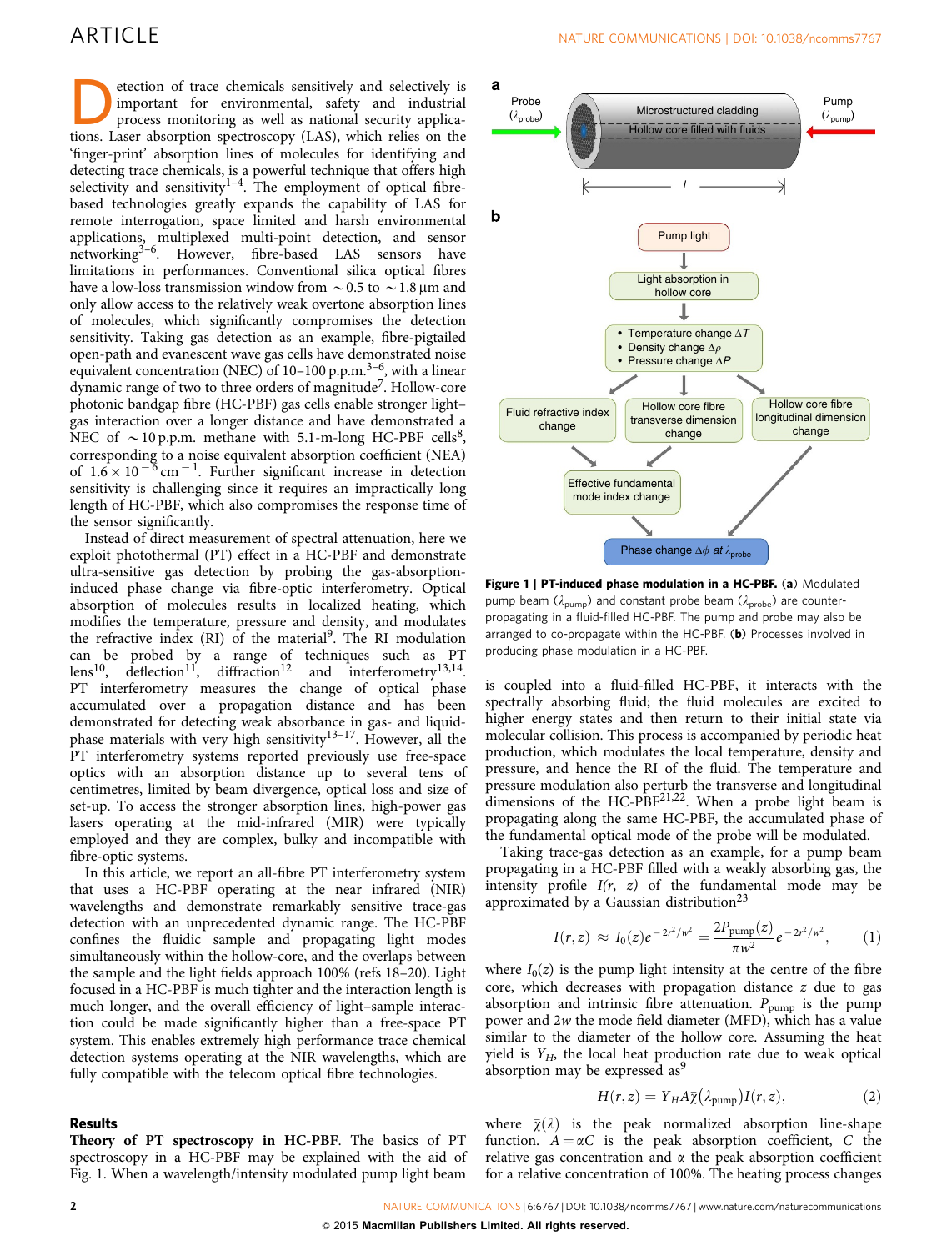<span id="page-2-0"></span>the temperature, density and pressure distribution of the fluid within the hollow core. The central portion of gas sample within the HC-PBF is heated up more, which reduces the density in the centre resulting in lower RI. This modulates the effective RI  $(n_{\text{eff}})$ of the fundamental mode as well as the length (l) of the HC-PBF. To a first order approximation, the fractional change in effective RI of the fundamental mode ( $\eta = \Delta \eta_{\text{eff}} / \eta_{\text{eff}}$ ) and length ( $\varepsilon = \Delta l/l$ ) at location z along the fibre may be expressed as

$$
\eta(z) + \varepsilon(z) = kA\overline{\chi}(\lambda_{\text{pump}})I_0(z), \tag{3}
$$

where  $k$  is a proportionality coefficient. The accumulated phase change d $\phi$  of the fundamental mode over interval [z,  $z + dz$ ] at the probe wavelength ( $\lambda_{\rm probe}$ ) may then be expressed as

$$
d\phi = \frac{2\pi n_{\text{eff}}}{\lambda_{\text{probe}}} [\eta(z) + \varepsilon(z)] dz.
$$
 (4)

The phase change  $\Delta \phi$  over a propagation distance L may be obtained by integrating equation (4) and using equations (1) and (3), as

$$
\Delta \phi = \left(\frac{2\pi n_{\text{eff}}}{\lambda_{\text{probe}}}\cdot \frac{2k}{\pi w^2}\right) A \bar{\chi} (\lambda_{\text{pump}}) \cdot \int_{z=0}^{z=L} P_{\text{pump}}(z) dz
$$

$$
= k^* A \bar{\chi} (\lambda_{\text{pump}}) \bar{P}_{\text{pump}} L, \tag{5}
$$

where  $\bar{P}_{\text{pump}}$  represents the average pump power over length  $L$ which, for weak absorption and short fibre length, equals approximately the pump power inputting into the HC-PBF.  $k^*$ is a coefficient proportional to  $1/w^2$ . The phase modulation may be recovered accurately by use of highly sensitive fibre-optic interferometry.

Experimental set-up. The basic experimental set-up for the study of PT-induced phase modulation is shown in Fig. 2. The sensing HC-PBF is the NKT Photonics' HC-1550-02 fibre with hollow core diameter of  $\sim$  11 µm. A distributed feedback semiconductor pump laser is modulated at 50 kHz and its wavelength is tuned to the P(9) line of acetylene  $(C_2H_2)$  at 1,530.371 nm. The acetylene molecular line strength at this wavelength is  $1.211 \times 10^{-20}$  cm per molecule, corresponding to line strength of  $0.3 \text{ cm}^{-2}$  atm<sup>-1</sup> at room temperature<sup>[24](#page-7-0)</sup>. The peak absorption coefficient of the line

for a relative concentration of 100% at room temperature (296 K) and 1 atm is then calculated to be  $\alpha = 1.165$  cm<sup>-1</sup>. The HC-PBF forms the sensing arm of a fibre-optic Mach-Zehnder interferometer (MZI) while the reference arm is made of a standard single-mode fibre (SMF) coiled around a piezoelectric transducer (PZT). The PZT acts as a phase compensator to keep the MZI at quadrature via a servo-loop<sup>[25](#page-7-0)</sup> (see Supplementary Fig. 1 and Supplementary Discussion). The MZI is probed by an external-cavity diode-laser with its wavelength tuned to 1,556.59 nm where the absorption of acetylene is minimal. The MZI output (PD2) is demodulated by use of a lock-in amplifier and the output waveform can also be observed from an oscilloscope.

Test of lower detection limit. The capability of HC-PBF-based PT spectroscopy for detecting weak absorbance was tested with the set-up shown in Fig. 2. The sensing HC-PBF sample is 10-m long and was fusion spliced to SMF-pigtails at both ends. Two microchannels were fabricated near the HC-PBF/SMF splicing joints for the purpose of pressurizing sample gas into the HC-PBF (see Methods). [Figure 3a](#page-3-0) shows the second harmonic lock-in outputs for different pump power levels delivered to the HC-PBF when the pump wavelength was tuned across the P(9) line of acetylene in the  $v_1 + v_3$  band and the HC-PBF was filled with 10 p.p.m. acetylene balanced by nitrogen  $(N_2)$ . For the pump power of 15.3 mW, corresponding to a peak pump intensity of  $I_0 = 40$  kW cm<sup>-2</sup>, the peak-to-peak amplitude of the second harmonic signal is  $\sim$  1.37 mV. The second harmonic lock-in output when the pump is tuned away from the absorption peak to 1,530.53 nm is shown in [Fig. 3b](#page-3-0). The s.d. of the noise over 2-min duration is  $0.26 \mu V$ , not much larger than the noise level  $(0.24 \,\mu\text{V})$  when the pump is off. However, a constant bias exists when the pump is on, due to background absorption. The lower detection limit for a signal to noise ratio of unity is estimated to be 2 p.p.b. in NEC and  $2.3 \times 10^{-9}$  cm<sup>-1</sup> in NEA, for a detection bandwidth of 0.094 Hz.

The second harmonic signal and the s.d. of the noise as functions of pump power level are shown in [Fig. 3c](#page-3-0). The signal amplitude increases approximately linearly with pump power while the noise level showed very little change. The  $1\sigma$  NEC is better than 6 p.p.b. for pump power above 6 mW. This shows that



Figure 2 | Experimental set-up for gas detection with 10-m-long HC-PBF. The splitting ratios of FC1 and FC2 are, respectively, 80/20 and 50/50, which approximately balanced the powers in the two arms of the interferometer. The optical path lengths of the two arms are also balanced to minimize the laser phase to intensity noise conversation. Filter 1 is used to filter out the residual pump and Filter 2 to minimize the effect of EDFA's ASE noise. The splitting ratio of FC3 is 90/10. Output from PD1 passes a low-pass-filter (LPF) and is used for interferometer stabilization. Output from PD2 contains the PT-induced phase modulation signal. The driving current of the DFB is modulated at 50 kHz by use of the internal signal generator of the lock-in. Inset: scanning electron microscopy (SEM) image of the HC-1550-02 fibre's cross-section. DAQ, data acquisition; DFB, distributed feedback laser (the pump); ECDL, external-cavity diode laser (the probe); EDFA, erbium-doped fibre amplifier; FC1-FC3, fibre couplers; OC, optical circulator; PD1-PD2, photo-detectors; PZT, piezoelectric transducer.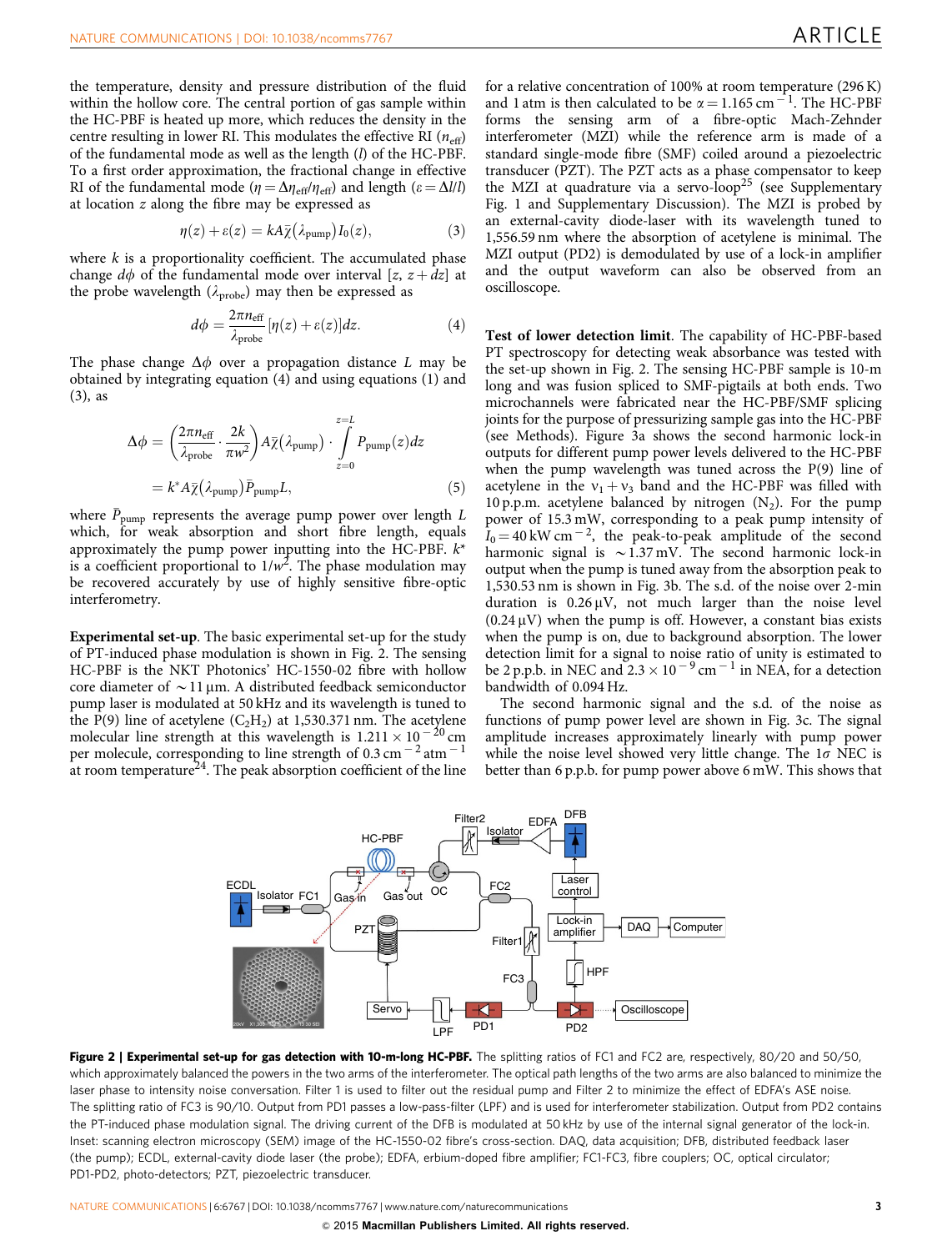<span id="page-3-0"></span>

Figure 3 | Experimental results for 10-m-long HC-PBF. (a) Second harmonic lock-in output (signal) when pump laser is tuned across the P(9) line of acetylene at 1,530.371 nm. (b) Second harmonic lock-in output when the pump wavelength is fixed to 1,530.53 nm. Black line: pump power is  $\sim$  15.3 mW. Red line: pump power is zero (off). The measurements were conducted consecutively for the two pump power levels but the results are displayed in the same panel for easy comparison.  $(c)$  Second harmonic signal and the s.d. of the noise as functions of pump power level. Error bars show the s.d. from five measurements and the magnitudes of the error bars are scaled up by 10-fold for clarity reason. The mean probe power level on PD2 is  $\sim$  50 µW. The gas concentration used is 10 p.p.m. acetylene balanced by nitrogen, and the experiments were conducted at room temperature. The amplitude of wavelength modulation was set to  $\sim$  2.2 times of the absorption linewidth. The time constant of the lock-in amplifier is 1s with a filter slope of 18 dB Oct  $^{-1}$ , corresponding to a detection bandwidth of 0.094 Hz.

p.p.b. level (acetylene) gas detection can be easily obtained with a relatively low power pump level, which is significantly better than the previously reported fibre-based LAS sensors.

It should be noted that the HC-PBF used in our experiment is not a true SMF<sup>[26](#page-7-0)</sup>. It actually supports several higher-order modes and mode interference (MI) was identified as a major source of noise for the HC-PBF-based direct absorption sensors<sup>6</sup>. However, the MI was found to have minimal effect on the performance of the current HC-PBF-based PT sensor, evident from the very smooth trace of the second harmonic output as shown in Fig. 3a.

A closer examination of PT phase modulation and detection processes reveals that several factors would be responsible for the reduction of the MI. First, for the HC-PBF samples we used the cladding modes have already largely been removed. The first group of the higher-order mode (that is,  $LP_{11}$ ) still exists at the exit of the HC-PBF sample, but the power is relative small. For the 10-m-long sample, the power in the  $LP_{11}$  mode at the output end is estimated to be  $\sim$  0.03% of the fundamental mode. Second, the probe wavelength is fixed and the probe interferometer is servo-locked to the quadrature point. The residual high order mode of the probe beam, which interferences with the fundamental modes in the HC-PBF and the SMF in the reference arm, would only cause slow intensity fluctuation at the interferometer output. The fluctuation is small in amplitude and would translate into, via servo-control, a small shift of the operating point and should have minimal effect on the detection of the higher frequency PT-induced phase modulation. Third, the pump beam is filtered out before reaching the photodetectors, and more importantly the higher-order mode power of the pump would have minimal effect on the phase modulation of the fundamental mode. This is because the change of effective RI of a propagating core mode due to perturbation of core material (gas) RI is proportional to  $\int_A (n - \bar{n}) \bar{\Psi}^2 dA$ , where *n* and  $\bar{n}$  represent, respectively, the RI distribution for perturbed and unperturbed fibres,  $\Psi$  is mode field profile<sup>[27](#page-7-0)</sup>. The integration is over the entire cross-section of the fibre. Since the induced RI change in gas is mainly due to density change, which tends to follow the intensity profile (heating profile) of the mode, the pump power in a higherorder mode tends to induce a RI perturbation that is 'orthogonal' to the profile of the fundamental mode. More specifically, the  $LP_{11}$  mode has a two-lobe intensity profile, which results in a reduction of gas RI near the lobe intensity maxima and an increase of gas RI at the centre of the core. Such a RI perturbation would make the overlap integral with the fundamental mode approaching zero and hence have minimal effect on the effective RI of the fundamental mode. For the same reason, the effect of pump power in the fundamental mode would also have minimal effect on the effective RI of the higher-order mode. This means that the effective RI (and hence phase of the probe) of a mode is only significantly modulated by the pump power in the same mode, and the cross-modulation due to pump power in a different mode would be minimal. These and the fact that only a very small fraction of pump and probe power is in the higherorder mode suggest that the effect of the higher-order mode would have minimal effect on the performance of the HC-PBFbased PT spectroscopic sensors. However, further detailed modelling and experimental investigations are needed to quantify the influence of the higher-order mode, which could be a challenging task due to the complex fluid/thermal dynamic processes in gases and the surrounding fibre microstructure.

Environmental disturbance (for example, temperature and strain) affects the phase difference between the two interfering beams of MZI and hence the operating point. At laboratory environment, the disturbance is small, and, at low frequencies, our PZT-servo-loop worked well and the quadrature operating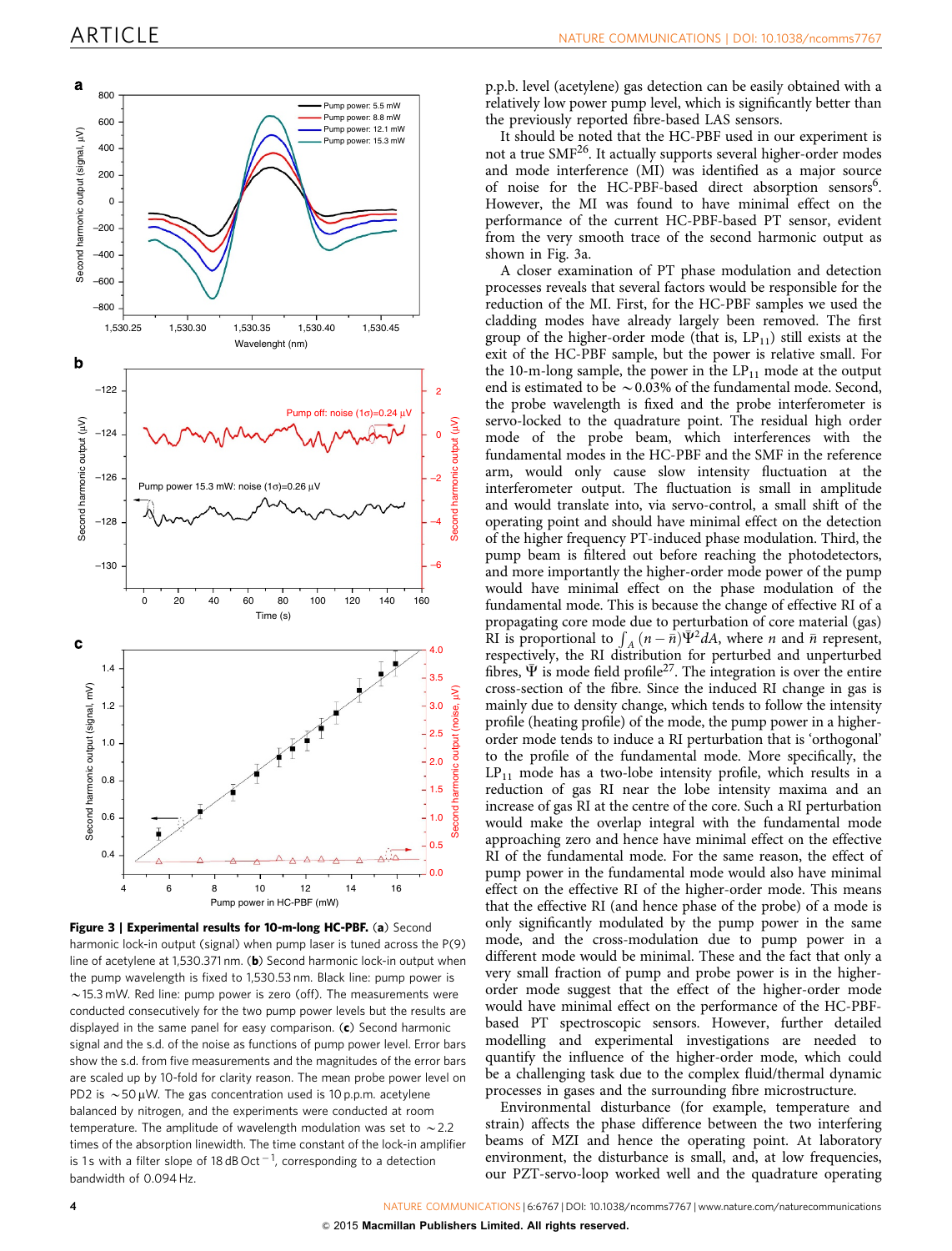<span id="page-4-0"></span>

Figure 4 | Second harmonic signal as function of gas concentration. (a) Second harmonic lock-in output signal when pump laser is tuned across the P(9) line of acetylene at 1,530.371 nm for 50, 100, 200, 400 p.p.m. acetylene concentration. (b) Second harmonic signal (peak-to-peak value) as function of gas concentration. Error bars in the horizontal axis are based on the accuracy of the two mass flow controllers we used to prepare different gas concentrations. Error bars in the vertical axis show the s.d. from five measurements and the magnitudes of the error bars are scaled up by 10-fold for clarity reason. The pump power in the hollow-core was estimated to be  $\sim$  25 mW and the mean probe power level on PD2 is  $\sim$  200 µW. The time constant of the lock-in amplifier is 1s with a filter slope of 18 dB Oct  $^{-1}$ , corresponding to a detection bandwidth of 0.094 Hz. The length of the sensing HC-PBF is 0.62 m.

point is maintained well. The PT signal, which is at a much higher frequency (50 kHz), was found not significantly affected by the drift of the operating point. For field applications, the environmental disturbance could be unpredictable and the ability of maintaining quadrature operation for the current Mach-Zehnder scheme still needs to be tested. The fluctuation of the second harmonic output (see [Fig. 3b](#page-3-0)) when the pump wavelength is tuned away from absorption peak was found being correlated with the output from PD1, which is used for MZI stabilization. This suggests that the active digital PZT servo is responsible for the noise level observed. The digital servo signal applied to the PZT introduces noise over a wide frequency range and the noise power within the system detection bandwidth is indistinguishable from the PT phase modulation signal, which sets the limit to concentration detection. The use of a passive phase demodulation



Figure 5 | Shot-noise limit in terms of NEC and NEA for different pump and probe power levels. The pump wavelength is tuned to the  $P(9)$ absorption line of acetylene at 1,530.371 nm and the length of HC-PBF is 10 m. Detection bandwidth is 0.094 Hz, corresponding to 1 s time constant of the lock-in with a filter slope of 18 dB Oct<sup>-1</sup>. Probe wavelength  $\lambda_{\text{probe}} = 1,556.59$  nm,  $v_{\text{probe}} = c/\lambda_{\text{probe}}$ . Detector quantum efficiency  $\eta = 0.8$ , Planck constant  $h = 6.626 \times 10^{-34}$  Js.

scheme in a Sagnac loop configuration would improve the performance of the system<sup>[28](#page-7-0)</sup>.

Test of dynamic range. The dynamic range of the HC-PBF-based PT spectroscopic system was tested with a 0.62-m-long HC-PBF. The experimental set-up used is slightly different from [Fig. 2](#page-2-0) (see Supplementary Fig. 2). The HC-PBF was spliced to SMF-pigtails while multiple microchannels were drilled into the hollow core of the HC-PBF (see Methods) for easy filling of the hollow core with different gas concentrations without the need for pressurization. Figure 4 shows the second harmonic lock-in output for acetylene concentration from  $\sim$  50 p.p.m. to  $\sim$  6% acetylene balanced with nitrogen. The lower acetylene concentrations (that is, 50 to 794 p.p.m.) were prepared by mixing pure nitrogen with 1% acetylene, while the higher concentrations were prepared by mixing nitrogen with 99.99% acetylene. An approximately linear relationship is obtained for acetylene concentration up to  $\sim$  1.6% and non-linearity starts to appear beyond this value. The lower detection limit in terms of  $1\sigma$  NEC is estimated to be 30 p.p.b.  $(3.5 \times 10^{-8} \text{ cm}^{-1}$  in terms of NEA), giving a dynamic range of nearly six orders of magnitude  $(5.3 \times 10^5)$ . Such a high performance has not been achieved with any fibre-based gas detection system reported previously.

The dynamic range of the PT sensor would be limited by the non-linear transfer function of the interferometer and the non-linear dependence of the phase modulation beyond the weak absorption approximation. For the experimentally used pump modulation frequency of 50 kHz, the scale factor  $k^*$ , which is defined in equation (5), was determined to be 1.12 rad cm mW<sup>-1</sup> m<sup>-1</sup> (see Methods). For the results shown in Fig. 4, which used 25 mW pump power and 0.62-m-long HC-PBF sample, the phase shift at 1.6% acetylene concentration is calculated to be  $\sim$  0.233 rad, which is well within the 1% linear dynamic range of the interferometer transfer function (that is,  $\Delta \phi \leq 0.1\pi$ ). However, the pump power is absorbed significantly and reduced to  $\sim$ 30% at the output of the HC-PBF sample, suggesting that the weak absorption assumption is no longer valid and the heat generation rate should follow an exponential function of the absorbance which is the factor responsible for the non-linear behaviour for larger acetylene concentrations.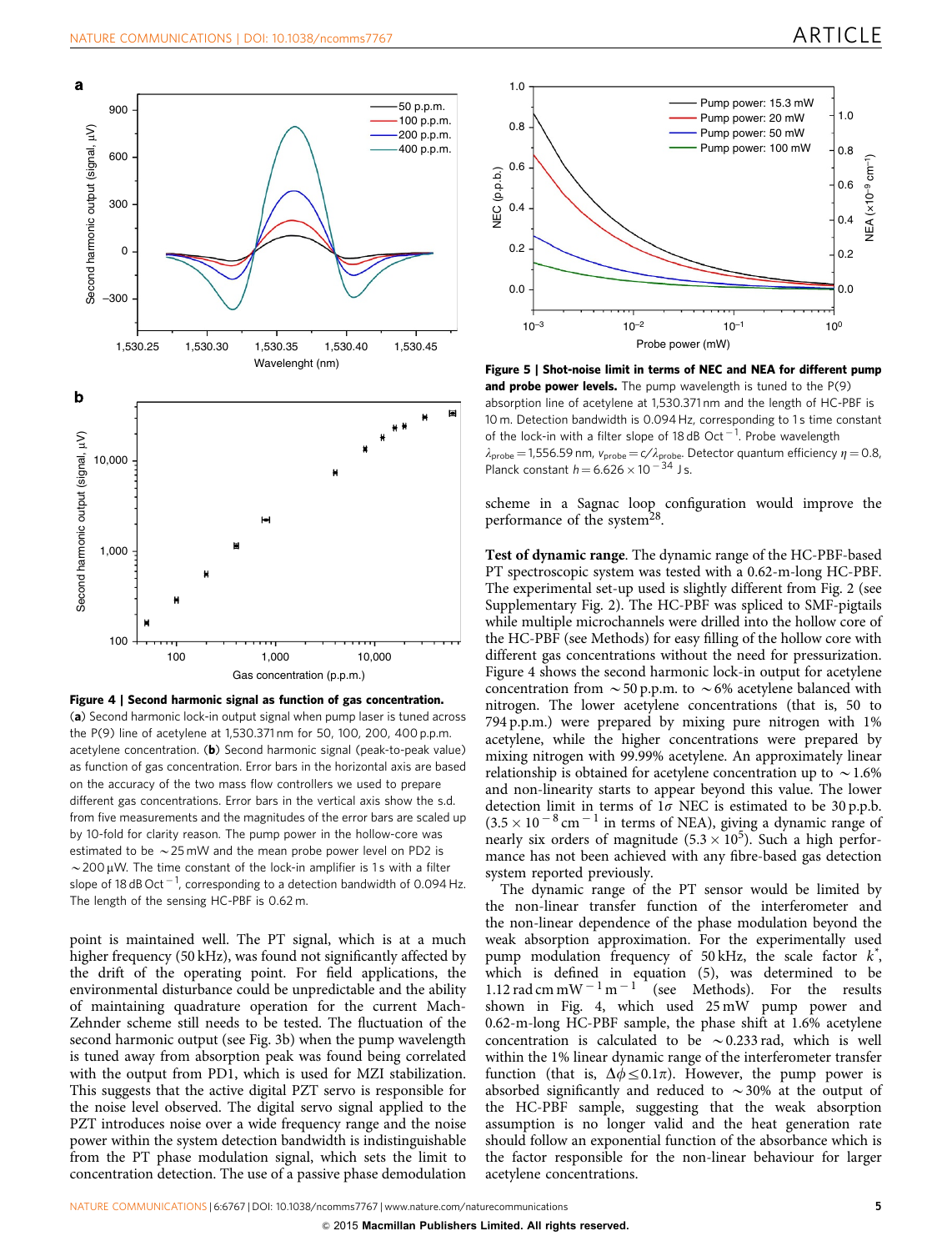| Table 1   Detection limits of absorption-based optical fibre gas sensors.<br>Integration time (s)<br>$NEC$ (p.p.m.)<br><b>Gas type</b><br>Wavelength<br>Techniaue<br>Gas cell |           |                                                  |            |            |     |                       |
|-------------------------------------------------------------------------------------------------------------------------------------------------------------------------------|-----------|--------------------------------------------------|------------|------------|-----|-----------------------|
|                                                                                                                                                                               | $(\mu m)$ |                                                  |            |            |     | $\text{(cm}^{-1})$    |
| Methane <sup>30</sup>                                                                                                                                                         | 1.6659    | 5 cm open path                                   | <b>WMS</b> | 0.64       | 500 | $5.6 \times 10^{-5*}$ |
| Methane <sup>31</sup>                                                                                                                                                         | 1.666     | 13.7 cm HC-PBF                                   | <b>WMS</b> | Not stated | 158 | $1.8 \times 10^{-5*}$ |
| Methane <sup>8</sup>                                                                                                                                                          | 1.645     | 5.1 m HC-PBF                                     | DAS        | Not stated | 10  | $1.6 \times 10^{-6}$  |
| Acetylene <sup>32</sup>                                                                                                                                                       | 1.52      | 1m HC-PBF reference cell, 14 cm measurement cell | CS         | 4          | 100 | $1.3 \times 10^{-4*}$ |
| Acetylene <sup>33</sup>                                                                                                                                                       | 1.53037   | 27 m HC-PBF                                      | DAS        | Not stated | 50  | $5.8 \times 10^{-5*}$ |

CS, correlation spectroscopy; DAS, direct absorption spectroscopy; WMS, wavelength modulation spectroscopy.,<br>\*NEA data were calculated from NEC data and the absorption line strength from HITRAN database<sup>[24](#page-7-0)</sup>.

Shot-noise-limited performance. The lower detection limit due to shot-noise may be estimated  $by$ <sup>15</sup>

$$
A_{\min} = \frac{\Delta \phi_{\min}}{k^* L \bar{P}_{\text{pump}}} = \frac{1}{k^* L \bar{P}_{\text{pump}}} \sqrt{\frac{2h v_{\text{probe}} B}{\eta P_{\text{probe}}}},\tag{6}
$$

where h is the Planck constant, B the detection bandwidth and  $\eta$ the efficiency of the photodetector.  $v_{\text{probe}}$  and  $P_{\text{probe}}$  are, respectively, the frequency and power of the probe beam. With equation (6) and the parameters used in our experiments, the shot-noise-limited detection sensitivity was calculated and shown in [Fig. 5.](#page-4-0) For the  $15.3 \text{ mW}$  pump power,  $50 \mu \text{W}$  probe power, 10-m-long HC-PBF, and a detection bandwidth of 0.094 Hz, the shot-noise-limited NEC and NEA are, respectively, 120 p.p.t. acetylene and  $1.4 \times 10^{-10}$  cm  $^{-1}$ . It should be mentioned that the above shot-noise calculation did not consider the effect of wavelength modulation. In our experiment, we used wavelength modulation and second harmonic detection, which would deteriorate the noise limit by a factor<sup>[29](#page-7-0)</sup> of  $\sim$ 4 and give an estimated detection limit of 480 p.p.t. NEC or 5.6  $\times$  10  $^{-10}$  cm  $^{-1}$ NEA. The calculated shot-noise-limited NEC is  $\sim$  4 times better than the experimentally obtained detection limit.

#### **Discussion**

In summary, we have developed a novel all-fibre optical sensing technique based on PT phase modulation in a HC-PBF, which will enable high precision cost-effective fibre-optic sensors for real-time trace chemical detection. Preliminary experiments with acetylene gas demonstrated p.p.b. level detection limit and an extremely large linear dynamic range of nearly six orders of magnitude.

For comparison, we list in Table 1 the lower detection limits of some previously reported direct absorption fibre-optic gas sensors. Although the results were obtained with different gases, system configurations and parameters $8,30-34$ , we may, however, compare the performance of these sensors in terms of NEA. With 5.1-m-long absorption path, the HC-PBF-based sensor demonstrated a NEA of  $1.6 \times 10^{-6}$  cm<sup>-1</sup>, which is  $\sim$  700 times worse than the performance of our current HC-PBF PT sensor.

With similar parameters as used in the PT sensor, we calculated the shot-noise limit of a direct absorption sensor for  $50 \mu$ W optical power reaching the photodetector and found to be 20 p.p.t. in terms of NEC or  $2.3 \times 10^{-11}$  cm<sup>-1</sup> in NEA. Again, the detection limit would be worsening by a factor of 4 if wavelength modulation/second harmonic detection is used<sup>29</sup>. These values are  $\sim$  6 times smaller than the shot-noise limit of our PT sensor with 15.3 mW pump power, showing that the performances of current direct absorption optical fibre sensors are far away from their shot-noise limits. Current commercial HC-PBFs are not true SMFs<sup>26</sup>, and MI is a major factor that limits the performance of the HC-PBF-based direct absorption sensors<sup>6</sup>. However, MI has negligible effect on the performance of our HC-PBF-based PT spectroscopic sensors.

Similar to tunable diode LAS, the diode laser-based PT spectroscopic sensor could be made self-calibrating against intensity changes in the pump and probe. Assuming the interferometer is maintained at quadrature, the intensity modulation at the interferometer output would be linearly proportional to the absorption-induced phase change, that is,

$$
\Delta I = k_e P_{\text{probe}} \Delta \phi = k_e k^* P_{\text{probe}} \bar{P}_{\text{pump}} \alpha \bar{\chi} (\lambda_{\text{pump}}) CL, \quad (7)
$$

Where  $k_e$  is a constant and  $k_eP_{\text{probe}}$  is the proportionality factor where  $\kappa_e$  is a constant and  $\kappa_e$  probe is the proportionally factor<br>related to interferometric detection and  $k^* \overline{P}_{\text{pump}} \propto \overline{\chi}(\lambda_{\text{pump}})L$  is a factor related to the PT phase modulation.  $k_eP_{\text{probe}}$  could in principle be self-calibrated by for example normalizing it against the DC component or peak-to-peak magnitude of the interferometer output.  $k^* \overline{P}_{\text{pump}}$  could also be calibrated by detecting the residual intensity modulation of pump, similar to that for the direct absorption sensors $35$ . The combination of the two would allow self-calibration of the PT HC-PBF sensor against both pump and probe power variations.

Compared with free-space PT interferometry systems, the use of HC-PBF offers significant benefits. First, the pump, probe and sample overlap perfectly within the hollow core, and the efficiency of sample excitation and probing is extremely high. Second, the MFDs of the fundamental mode of the state-of-theart commercial HC-PBFs are as small as  $5-10 \,\mu m$  (refs 18-20), over two orders of magnitude smaller than the diameter of a typical free-space beam  $(1-2 \text{ mm})^{13-17}$ . This means that for the same power level, the pump intensity in a HC-PBF can be over four orders of magnitude higher, which significantly enhances the heat production. In contrast, to achieve the same pump intensity, the pump laser power required is much less, allowing the use of a lower cost pump source. Third, the fundamental mode in a HC-PBF is well confined within the hollow core with low loss over a distance of metres to kilometres, and the absorption distance can then be 10 to  $10<sup>4</sup>$  times longer than a free-space system. The reduced beam size and increased absorption distance resulted from using HC-PBF would possibly enhance the overall efficiency of the PT phase modulation by 5 to 8 orders of magnitude, which would enable highly efficient PT fibre-optic devices. However, the thermal/fluid dynamic processes in a gas-filled HC-PBF could be very complex and significantly different from a free-space system; the efficiency of PT modulation would also depend on the modulation frequency. Further work is needed to understand the various processes involved and evaluate the full potential of the HC-PBF-based PT interferometric devices.

Current HC-PBFs are primarily operating in the visible and NIR where molecular absorptions of most gases and analytes are weaker than that in the MIR. However, the overall significantly enhanced efficiency as discussed above would compensate the signal reduction due to the weaker absorption. Operating in the NIR also allows the use of cheaper and more compact photonic components compatible with standard telecom optical fibres, making it possible to develop cost-effective all-fibre phase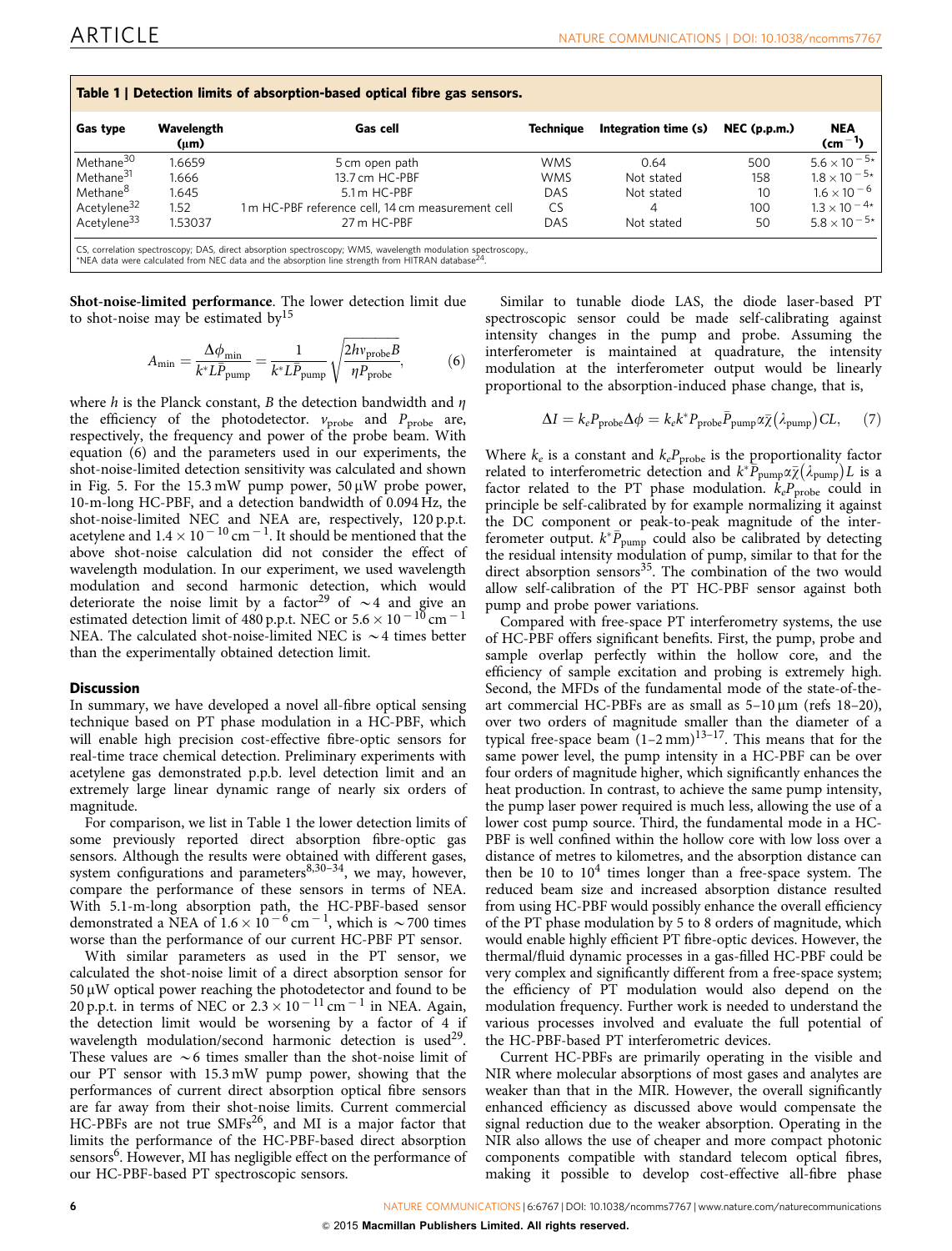<span id="page-6-0"></span>modulation devices, and remote, multiplexed and distributed sensing systems.

HC-PBF-based PT spectroscopy can readily be applied to detect other types of gases. The HC-1550-02 fibre we used in this investigation has a transmission window from 1,500 to 1,700 nm, which covers a range of gases such as  $CO<sub>2</sub>$ ,  $CO$ ,  $CH<sub>4</sub>$ , N<sub>2</sub>O, H<sub>2</sub>S,  $NH<sub>3</sub>$ , HI,  $C<sub>4</sub>H<sub>6</sub>$  and could then be used to detect these gases. Furthermore, there are a range of HC-PBFs with transmission bands from  $400 \text{ nm}$  to  $2 \mu \text{m}$  available from NKT Photonics, allowing a wider range of gas species to be detected.

The extension of HC-PBF-based PT spectroscopy to liquid analysis is straightforward. When combined with fibre-based microfluidic arrangement $34,36$ , the technique would provide an ultra-sensitive means for environmental, chemical and biochemical detection with micro/nano litre sample consumption. The absorption-induced PT phase modulation in HC-PBF would allow novel all-fibre photonic devices, fluid sensing networks<sup>5</sup> and distributed sensing system based on detecting phase modulation along the entire length of HC-PBF with, for example, coherent phase optical-time-domain-reflectometry<sup>[37](#page-7-0)</sup>. The work could also be extended to other microstructured fibres such as suspendedcore and Kagome fibres and to other wavelength regions from ultra-violet to MIR<sup>34,38</sup>. The ability for transmitting highintensity laser beams within HC-PBFs could also be exploited for ultra-sensitive nonlinear fibre-optic PT spectroscopy<sup>39</sup>.

#### Methods

Preparation of HC-PBF samples. The fibre samples were prepared by splicing HC-1550-02 fibres to SMFs with the Ericsson FSU975 fusion splicer. The fusion duration was set to 0.2 s, and the offset and overlap were 45 and  $10 \mu m$ , respectively.

For the 0.62-m sample, the output end of the HC-1550-02 was fusion spliced to SMF with low fusion current to prevent the collapse of air-holes<sup>[40](#page-7-0)</sup>. The input end was, however, fusion spliced to SMF with a larger fusion current of  $\sim$  16 mA. This collapses the cladding air-holes to some extent and helps to minimize the excitation of the cladding modes and hence reduces modal interference (see Supplementary Fig. 3 and Supplementary Discussion). Fifteen microchannels were drilled along the sample by use of an 800-nm femtosecond laser<sup>6</sup>, and the spacing between the microchannels ranges from 2 to 7 cm. The average loss over 1,500 to 1,600 nm was estimated to be  $\sim$  0.02 dB per channel, and the total loss from the input to output SMF is  $\sim$  4 dB. The drilling of microchannels was found not significantly increasing the MI (see Supplementary Fig. 4 and Supplementary Discussion).

The diameter of the microchannels is  $\sim$  5  $\mu$ m, as shown in the SEM image in the Supplementary Fig. 4. At atmospheric pressure, the Knudsen number of the target gas is much smaller than 1, as the mean free path of the gas molecule is much smaller than the diameter of the hollow core. The diffusion process is close to the continuum state and the microchannels with depth of  $\sim 60 \mu$ m do not affect the speed of gas diffusion significantly.

For the 10-m sample, the HC-PBF was fusion spliced to SMFs at both ends with a fusion current of 12.5 mA. Compared with the 0.62-m sample, the cladding modes are almost completely attenuated and the magnitudes of higher-order core modes are also reduced considerably ( $\sim$  0.03% of the fundamental mode power) because of the relatively longer length of HC-PBF used. Two microchannels were drilled from aside of the HC-PBF near the HC-PBF/SMF splicing joints and the total loss from the input to output SMF is  $\sim$  4 dB.

Gas detection with the 10-m-long HC-PBF. The experimental setp-up used for the 10-m-long HC-PBF sample is shown in [Fig. 2.](#page-2-0) The sections of the 10-m-long HC-PBF with microchannels were placed within two 10-cm-long tubes with diameter of 1 cm. One of the tubes was connected to a high-pressure gas cylinder containing 10 p.p.m. acetylene balanced by nitrogen while the other left open to atmosphere. The HC-PBF was first filled with the 10 p.p.m. acetylene with  $\sim$  2.5 bar pressure for  $\sim$  2 h, and then depressurized and sealed before taking measurements. The experiment was conducted at room temperature.

The pump power delivered to the HC-PBF was estimated by detecting pump power at the output of Filter 2, deducting the losses of the circulator and the SMF/HC-PBF splice.

To estimate the noise level, the second harmonic lock-in output when the pump was tuned to 1,530.53 nm (away from acetylene absorption peaks) was sampled at the rate of 40 samples per second and recorded, and the s.d. of the noise calculated.

Gas detection with the 0.62-m-long HC-PBF. The 0.62-m-long HC-PBF was placed inside a  $23 \text{ cm} \times 15 \text{ cm} \times 7 \text{ cm}$  gas chamber, and the sample gas with

different concentrations was prepared by mixing 1 or 99.99% acetylene with pure nitrogen at different flow-rate ratios at atmospheric pressure through two mass flow controllers. For preparing the 50, 100, 200, 400, 794 p.p.m. acetylene samples, the flow rates used are, respectively, 1, 2, 4, 5 and 5 sccm (standard cubic centimetre per minute) of 1% acetylene with 199, 198, 196, 120 and 58 sccm of pure nitrogen. For preparing the 0.4, 0.8, 1.2, 1.6, 2, 3.205 and 6.098% gas samples, the flow rates used are, respectively, 1, 2, 3, 4, 5, 5 and 5 sccm of 99.99% acetylene with 249, 248, 247, 246, 245, 151 and 77 sccm of pure nitrogen. The sample gas diffuses into the hollow core through the microchannels made on the HC-PBF.

The experimental set-up used for the 0.62-m-long HC-PBF sample is similar to the one shown in [Fig. 2](#page-2-0), but the pump power is injected into the HC-PBF via one port of FC2 (see Supplementary Fig. 2). The methods used for calculating the pump power level to the HC-PBF and the s.d. of the noise are similar to the 10-m sample.

Determination of scale factor  $k^*$ . The 0.62-m-long HC-PBF sample was filled with 1% acetylene, and the pump power input to the HC-PBF was estimated to be 35 mW. The amplitude of wavelength modulation was set to  $\sim$  3.2 times of the absorption linewidth and the centre wavelength of the pump was tuned to 1,530.371 nm. The interference fringe contrast was estimated by observing the PD2 output with an oscilloscope as illustrated in Supplementary Fig. 3, and the maximum and minimum voltages without phase stabilization were first measured to be 0.2 and 2.9 V. The peak-to-peak modulation signal from PD2 when the interferometer is stabilized at quadrature was determined to be 0.195 V. By comparing this value with the fringe contrast, the amplitude of the induced phase modulation was determined to be 0.145 rad. Since the absorption of 1% acetylene is not weak, we calculated the average pump power by integrating the absorptioninduced power variation over the entire length of the HC-PBF and obtained  $k^* \alpha = 1.3 \times 10^{-6}$  rad p.p.m.  $^{-1}$  mW  $^{-1}$  m  $^{-1}$  or  $k^* = 1.12$  rad cm mW  $^{-1}$  m  $^{-1}$ .

#### References

- 1. Werle, P. et al. Near- and mid-infrared laser-optical sensors for gas analysis. Opt. Laser Eng. 37, 101–114 (2002).
- 2. Willer, U., Saraji, M., Khorsandi, A., Geiser, P. & Schade, W. Near- and mid-infrared laser monitoring of industrial processes, environment and security applications. Opt. Laser Eng. 44, 699-710 (2006).
- 3. Shemshad, J., Aminossadati, S. M. & Kizil, M. S. A review of developments in near infrared methane detection based on tunable diode laser. Sensor. Actuat. B Chem. 171, 77–92 (2012).
- 4. Hodgkinson, J. & Tatam, R. P. Optical gas sensing: a review. Meas. Sci. Technol. 24, 012004 (2013).
- 5. Culshaw, B., Stewart, G., Dong, F., Tandy, C. & Moodie, D. Fibre optic techniques for remote spectroscopic methane detection - from concept to system realisation. Sensor. Actuat. B Chem. 51, 25–37 (1998).
- 6. Jin, W., Ho, H. L., Cao, Y. C., Ju, J. & Qi, L. F. Gas detection with micro- and nano-engineered optical fibers. Opt. Fiber Technol. 19, 741–759 (2013).
- 7. Frish, M. B. et al. Precision and accuracy of miniature tunable diode laser absorption spectrometers. Proc. SPIE 8032, 803209 (2011).
- 8. Cubillas, A. M. et al. Methane detection at 1670-nm band using a hollow-core photonic bandgap fiber and a multiline algorithm. Opt. Express 15, 17570–17576 (2007).
- 9. Bialkowski, S. E. Photothermal Spectroscopy Methods for Chemical Analysis (John Wiley & Sons, 1996).
- 10. Liu, M. & Franko, M. Progress in thermal lens spectrometry and its applications in microscale analytical devices. Crit. Rev. Anal. Chem. 44, 328–353 (2014).
- 11. Fournier, D., Boccara, A. C., Amer, N. M. & Gerlach, R. Sensitive in situ trace-gas detection by photothermal deflection spectroscopy. Appl. Phys. Lett. 37, 519–521 (1980).
- 12. Bialkowski, S. E. & Chartier, A. Diffraction effects in single- and two-laser photothermal lens spectroscopy. Appl. Opt. 36, 6711–6721 (1997).
- 13. Stone, J. Measurements of the absorption of light in low-loss liquids. J. Opt. Soc. Am. 62, 327–333 (1972).
- 14. Davis, C. C. & Petuchowski, S. J. Phase fluctuation optical heterodyne spectroscopy of gases. Appl. Opt. 20, 2539–2554 (1981).
- 15. Mazzoni, D. L. & Davis, C. C. Trace detection of hydrazines by optical homodyne interferometry. Appl. Opt. 30, 756-764 (1991).
- 16. Weston, N. D., Sakthivel, P. & Mukherjee, P. Ultrasensitive spectral trace detection of individual molecular components in an atmospheric binary mixture. Appl. Opt. 32, 828–835 (1993).
- 17. Owens, M. A., Davis, C. C. & Dickerson, R. R. A photothermal interferometer for gas-phase ammonia detection. Anal. Chem. 71, 1391–1399 (1999).
- 18. Russell, P. Photonic crystal fibers. Science 299, 358–362 (2003). 19. Smith, C. M. et al. Low-loss hollow-core silica/air photonic bandgap fibre. Nature 424, 657–659 (2003).
- 20. Benabid, F., Couny, F., Knight, J. C., Birks, T. A. & Russell, P. St. J. Compact, stable and efficient all-fibre gas cells using hollow-core photonic crystal fibres. Nature 434, 488–491 (2005).
- 21. Dangui, V., Kim, H. K., Digonnet, M. J. F. & Kino, G. S. Phase sensitivity to temperature of the fundamental mode in air-guiding photonic-bandgap fibers. Opt. Express 13, 6669–6684 (2005).

NATURE COMMUNICATIONS | 6:6767 | DOI: 10.1038/ncomms7767 | [www.nature.com/naturecommunications](http://www.nature.com/naturecommunications) 7